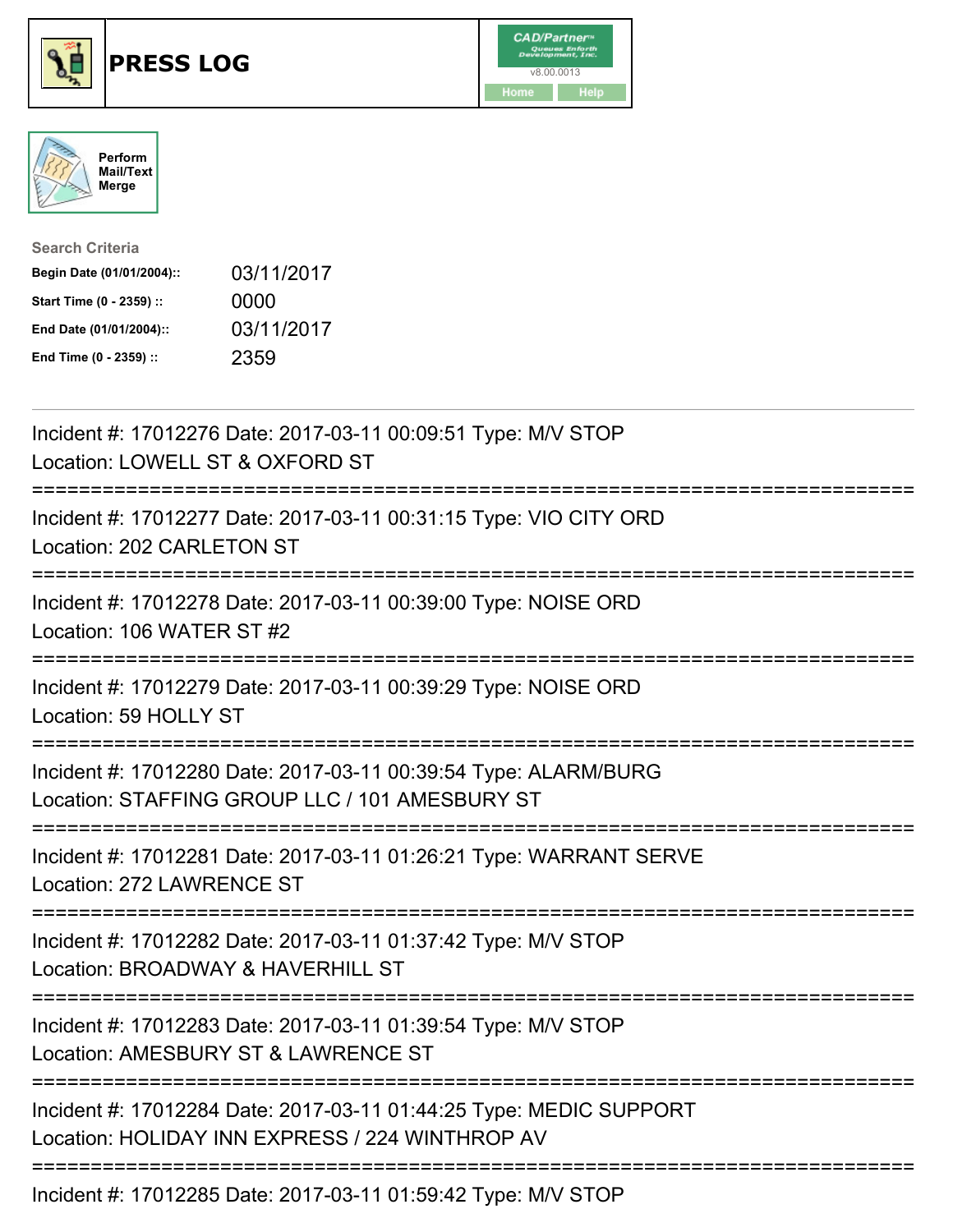| Location: AMESBURY ST & HAVERHILL ST<br>========================                                                                    |
|-------------------------------------------------------------------------------------------------------------------------------------|
| Incident #: 17012286 Date: 2017-03-11 02:12:42 Type: WARRANT SERVE<br><b>Location: LAWRENCE ST</b>                                  |
| Incident #: 17012287 Date: 2017-03-11 02:21:16 Type: M/V STOP<br>Location: METHUEN ST & MILL ST                                     |
| Incident #: 17012288 Date: 2017-03-11 02:23:45 Type: AUTO ACC/UNK PI<br>Location: LAWRENCE ST & PARK ST<br>:======================= |
| Incident #: 17012289 Date: 2017-03-11 02:27:08 Type: DOMESTIC/PROG<br>Location: 20 DAISY ST #103                                    |
| Incident #: 17012290 Date: 2017-03-11 02:29:21 Type: SHOTS FIRED<br>Location: 248 BROADWAY                                          |
| Incident #: 17012291 Date: 2017-03-11 02:34:12 Type: FIGHT<br>Location: SAM'S FOOD STORE / 389 BROADWAY                             |
| Incident #: 17012292 Date: 2017-03-11 02:50:44 Type: DOMESTIC/PROG<br>Location: 95 BOXFORD ST #1                                    |
| Incident #: 17012293 Date: 2017-03-11 02:54:43 Type: DOMESTIC/PROG<br>Location: 2 MUSEUM SQ #1002                                   |
| Incident #: 17012294 Date: 2017-03-11 02:58:34 Type: M/V STOP<br>Location: BRADFORD ST & BROADWAY                                   |
| Incident #: 17012295 Date: 2017-03-11 03:13:11 Type: SUS PERS/MV<br>Location: 254 BROADWAY                                          |
| Incident #: 17012296 Date: 2017-03-11 03:17:53 Type: UNWANTEDGUEST<br>Location: 18 HOLTON ST FL 2                                   |
| Incident #: 17012297 Date: 2017-03-11 03:28:29 Type: ALARM/BURG<br>Location: IPHONE SOLUTIONS / 117 S BROADWAY                      |
| Incident #: 17012298 Date: 2017-03-11 03:32:50 Type: M/V STOP<br>Location: 550 BROADWAY                                             |
| Incident #: 17012200 Date: 2017-03-11 03:34:18 Type: MAI STOD                                                                       |

Incident #: 17012299 Date: 2017-03-11 03:34:18 Type: M/V STOP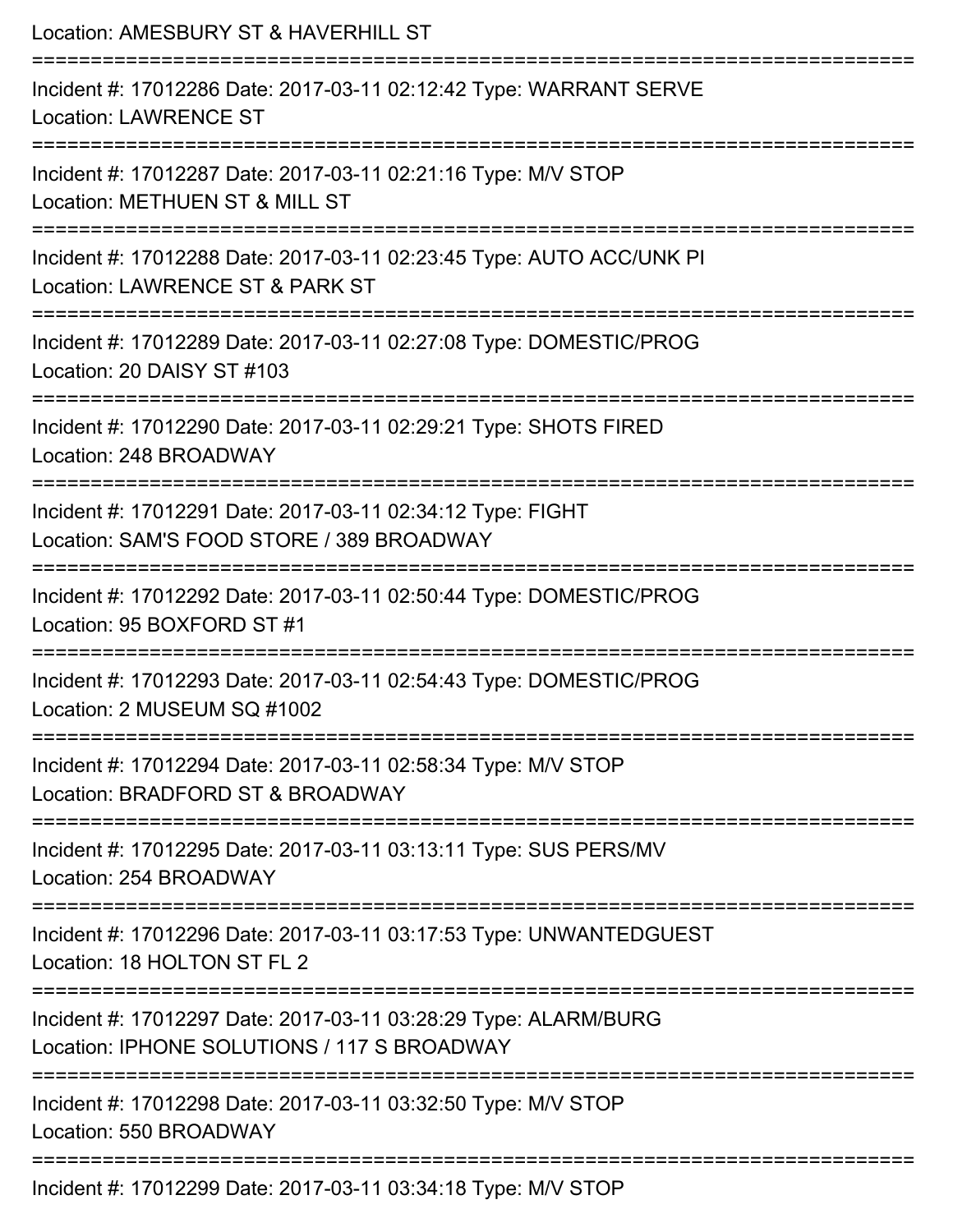| Incident #: 17012300 Date: 2017-03-11 03:36:09 Type: UNWANTEDGUEST<br>Location: 2 MUSEUM SQ                 |
|-------------------------------------------------------------------------------------------------------------|
| Incident #: 17012301 Date: 2017-03-11 03:36:48 Type: A&B D/W PAST<br>Location: BROADWAY & VALLEY ST         |
| Incident #: 17012302 Date: 2017-03-11 03:55:40 Type: DOMESTIC/PROG<br>Location: 59 HOLLY ST #1              |
| Incident #: 17012303 Date: 2017-03-11 03:59:57 Type: DISTURBANCE<br>Location: BUSWELL ST & KNOX ST          |
| Incident #: 17012304 Date: 2017-03-11 04:04:49 Type: HIT & RUN M/V<br>Location: HOLTON ST & SMITH ST        |
| Incident #: 17012305 Date: 2017-03-11 04:52:45 Type: ALARM/BURG<br>Location: LAWRENCE HIGH / 71 N PARISH RD |
| Incident #: 17012306 Date: 2017-03-11 05:11:33 Type: FIGHT<br>Location: PARK ST & WALNUT ST                 |
| Incident #: 17012307 Date: 2017-03-11 05:20:12 Type: NOISE ORD<br>Location: 220 MERRIMACK ST #622           |
| Incident #: 17012308 Date: 2017-03-11 06:19:38 Type: ALARM/BURG<br>Location: FREEDOM TIRE / 160 S BROADWAY  |
| Incident #: 17012309 Date: 2017-03-11 06:20:27 Type: MV/BLOCKING<br>Location: 56 FARNHAM ST                 |
| Incident #: 17012310 Date: 2017-03-11 06:55:57 Type: M/V STOP<br>Location: BROADWAY & CROSS ST              |
| Incident #: 17012311 Date: 2017-03-11 06:58:39 Type: PARK & WALK<br>Location: BROADWAY & HAVERHILL ST       |
| Incident #: 17012312 Date: 2017-03-11 06:59:21 Type: ALARMS<br>Location: 73 WINTHROP                        |
| Incident #: 17012313 Date: 2017-03-11 07:20:50 Type: ALARM/BURG                                             |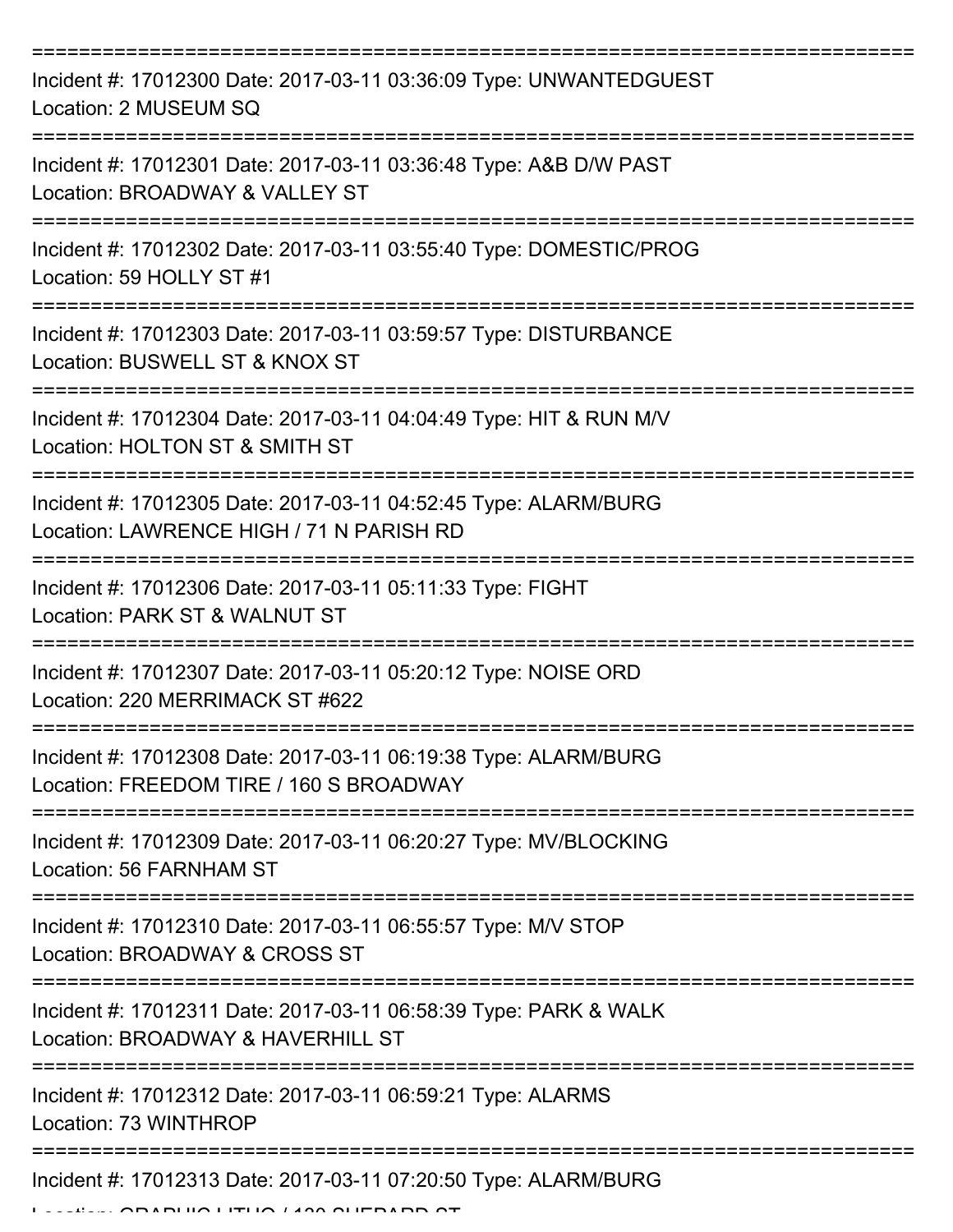| Incident #: 17012314 Date: 2017-03-11 07:40:56 Type: ALARM/BURG<br>Location: JESSICA CANDELARI RESIIDENCE / 139 HANCOCK ST FL REAR |
|------------------------------------------------------------------------------------------------------------------------------------|
| Incident #: 17012315 Date: 2017-03-11 07:54:48 Type: ALARM/BURG<br>Location: OAISIS DENTAL SOLUTIONS / 290 MERRIMACK ST            |
| Incident #: 17012316 Date: 2017-03-11 07:58:31 Type: M/V STOP<br>Location: BROADWAY & ESSEX ST                                     |
| Incident #: 17012317 Date: 2017-03-11 08:01:57 Type: M/V STOP<br>Location: BELKNAP ST & EVERETT ST                                 |
| Incident #: 17012318 Date: 2017-03-11 08:08:21 Type: M/V STOP<br><b>Location: EVERETT ST</b>                                       |
| Incident #: 17012319 Date: 2017-03-11 08:14:27 Type: B&E/PAST<br>Location: FROSTY MUG / 275 MERRIMACK ST                           |
| Incident #: 17012320 Date: 2017-03-11 08:41:04 Type: M/V STOP<br>Location: EATON ST & EVERETT ST                                   |
| Incident #: 17012322 Date: 2017-03-11 09:15:09 Type: B&E/PAST<br>Location: 53 BRADFORD ST #8                                       |
| Incident #: 17012321 Date: 2017-03-11 09:16:03 Type: LOST PROPERTY<br>Location: 90 LOWELL ST                                       |
| Incident #: 17012323 Date: 2017-03-11 09:31:55 Type: UNWANTEDGUEST<br>Location: QUICK SOLUTIONS / 349 LAWRENCE ST                  |
| Incident #: 17012324 Date: 2017-03-11 09:39:42 Type: ALARM/BURG<br>Location: POLISH-AMERICAN CLUB / 23 MONMOUTH ST                 |
| Incident #: 17012325 Date: 2017-03-11 09:39:42 Type: MAL DAMAGE<br>Location: 312 WATER ST                                          |
| Incident #: 17012326 Date: 2017-03-11 09:55:11 Type: M/V STOP<br>Location: 133 LAWRENCE ST                                         |
| Incident #: 17012327 Date: 2017-03-11 09:55:49 Type: CK WELL BEING                                                                 |

Location: 23 THORNDIKE ST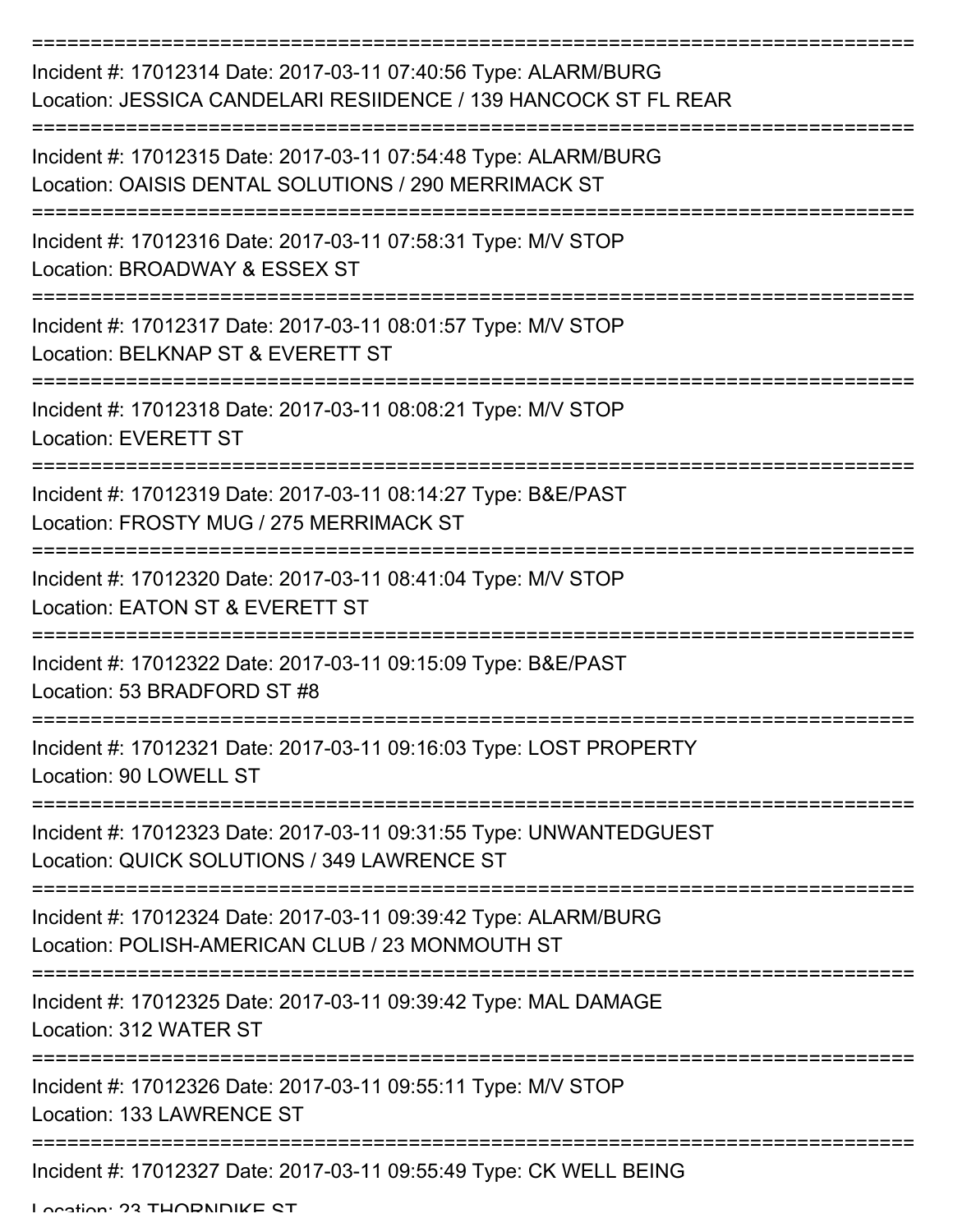| Incident #: 17012328 Date: 2017-03-11 09:59:13 Type: DISABLED MV<br>Location: TACO BELL / 79 WINTHROP AV         |
|------------------------------------------------------------------------------------------------------------------|
| Incident #: 17012330 Date: 2017-03-11 10:38:04 Type: LARCENY/PAST<br>Location: 85 WATER ST                       |
| Incident #: 17012329 Date: 2017-03-11 10:39:21 Type: INVEST CONT<br>Location: 76 BELLEVUE ST                     |
| Incident #: 17012332 Date: 2017-03-11 10:52:02 Type: MEDIC SUPPORT<br>Location: MCDONALD / 50 BROADWAY           |
| Incident #: 17012331 Date: 2017-03-11 10:52:24 Type: SUS PERS/MV<br>Location: 404 HOWARD ST                      |
| Incident #: 17012333 Date: 2017-03-11 11:03:17 Type: M/V STOP<br>Location: 441 MARKET ST                         |
| Incident #: 17012334 Date: 2017-03-11 11:08:39 Type: M/V STOP<br>Location: 205 BROADWAY                          |
| Incident #: 17012335 Date: 2017-03-11 11:08:59 Type: ALARM/BURG<br>Location: 482 LOWELL ST                       |
| Incident #: 17012336 Date: 2017-03-11 11:11:19 Type: VIO CITY ORD<br>Location: S BROADWAY & SALEM ST             |
| Incident #: 17012337 Date: 2017-03-11 11:12:37 Type: M/V STOP<br>Location: 205 BROADWAY                          |
| Incident #: 17012338 Date: 2017-03-11 11:14:09 Type: MEDIC SUPPORT<br>Location: TD BANKNORTH MA / 305 S BROADWAY |
| Incident #: 17012339 Date: 2017-03-11 11:17:53 Type: INVEST CONT<br>Location: FROSTY MUG / 275 MERRIMACK ST      |
| Incident #: 17012340 Date: 2017-03-11 11:42:13 Type: LARCENY/PAST<br>Location: BURGER KING / 187 BROADWAY        |
| --------------------------------------<br>Incident #: 17012341 Date: 2017-03-11 12:10:50 Type: INVEST CONT       |

Location: 25 LENOX ST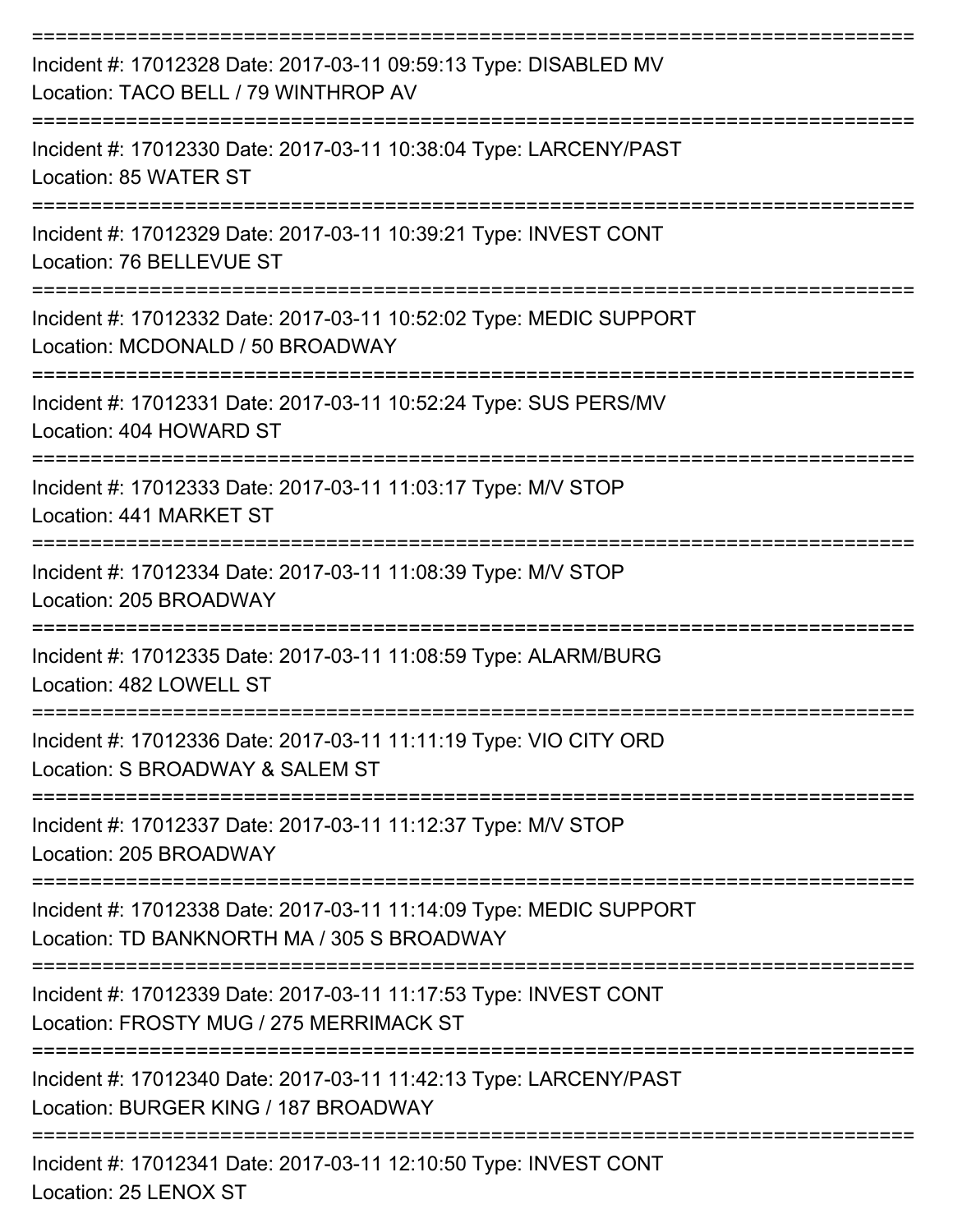| Incident #: 17012342 Date: 2017-03-11 12:19:07 Type: SUS PERS/MV<br>Location: 287 WATER ST                                                                                    |
|-------------------------------------------------------------------------------------------------------------------------------------------------------------------------------|
| =====================================<br>-------------------------------<br>Incident #: 17012343 Date: 2017-03-11 12:21:44 Type: MEDIC SUPPORT<br>Location: 277 SALEM ST FL 2 |
| Incident #: 17012344 Date: 2017-03-11 12:30:44 Type: IDENTITY THEFT<br>Location: 10 PEMBROKE DR                                                                               |
| Incident #: 17012345 Date: 2017-03-11 12:45:51 Type: M/V STOP<br>Location: 33 ESSEX ST                                                                                        |
| Incident #: 17012347 Date: 2017-03-11 12:47:11 Type: KEEP PEACE<br>Location: 42 CROSBY ST                                                                                     |
| Incident #: 17012346 Date: 2017-03-11 12:48:24 Type: M/V STOP<br>Location: ESSEX ST & FRANKLIN ST                                                                             |
| Incident #: 17012348 Date: 2017-03-11 13:15:47 Type: MV/BLOCKING<br>Location: JACKSON ST & METHUEN ST                                                                         |
| Incident #: 17012349 Date: 2017-03-11 13:39:30 Type: M/V STOP<br>Location: MARSTON ST & STORROW ST                                                                            |
| Incident #: 17012350 Date: 2017-03-11 13:42:47 Type: MAN DOWN<br>Location: FRANKLIN ST & LOWELL ST                                                                            |
| Incident #: 17012351 Date: 2017-03-11 13:49:38 Type: KEEP PEACE<br>Location: 178 LAWRENCE ST                                                                                  |
| Incident #: 17012352 Date: 2017-03-11 14:05:39 Type: THREATS<br>Location: SUPER LIQUORS / 35 S BROADWAY                                                                       |
| Incident #: 17012353 Date: 2017-03-11 14:06:33 Type: AUTO ACC/NO PI<br>Location: WALGREENS / ANDOVER ST & S BROADWAY                                                          |
| Incident #: 17012354 Date: 2017-03-11 14:07:12 Type: LIC PLATE STO<br>Location: 262 E HAVERHILL ST                                                                            |
| Incident #: 17012355 Date: 2017-03-11 14:30:56 Type: MAN DOWN<br>Location: 90 LOWELL ST                                                                                       |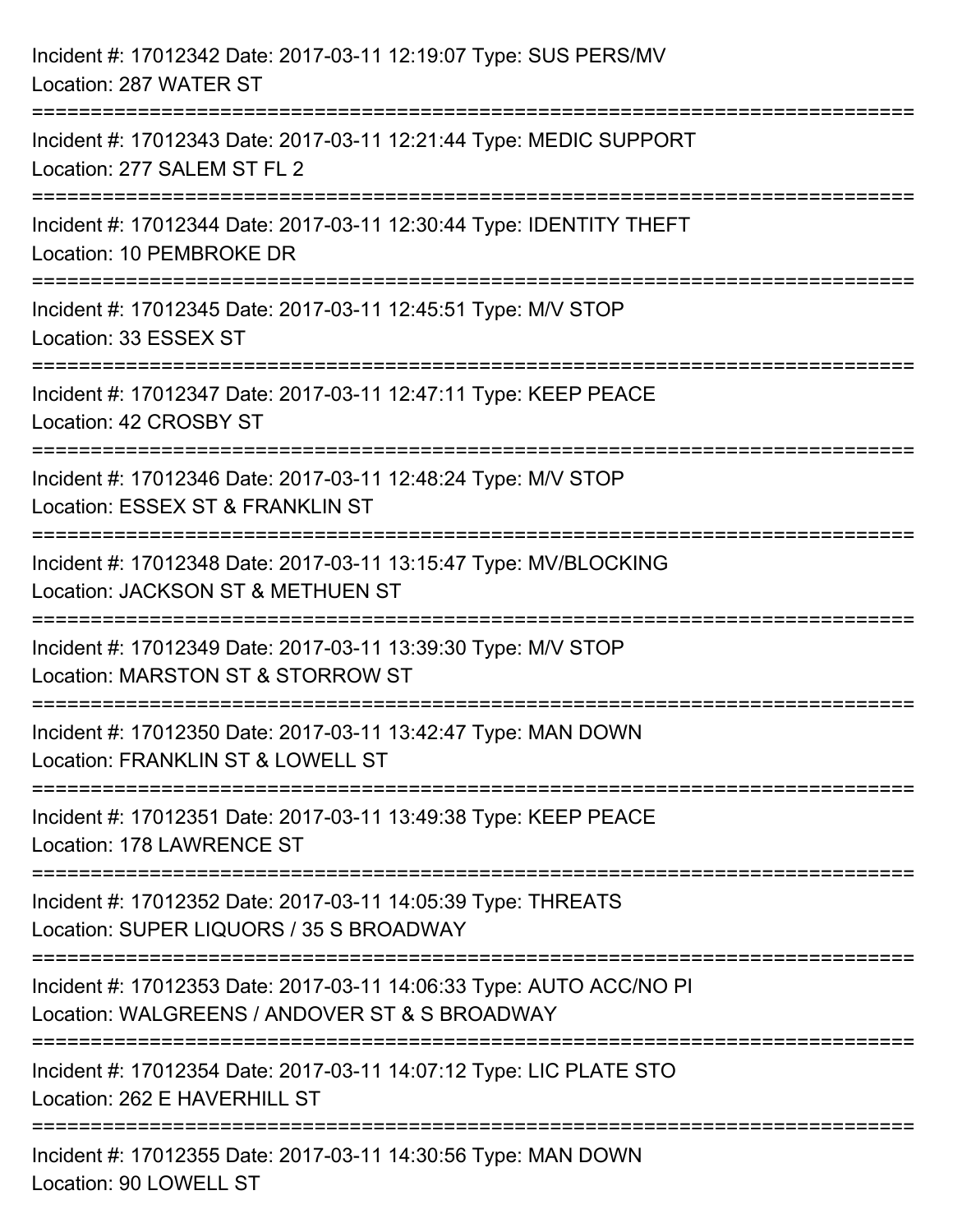| Incident #: 17012356 Date: 2017-03-11 15:14:16 Type: M/V STOP<br>Location: BROADWAY & LOWELL ST        |
|--------------------------------------------------------------------------------------------------------|
| Incident #: 17012357 Date: 2017-03-11 15:19:46 Type: M/V STOP<br>Location: MARGIN ST & MELVIN ST       |
| Incident #: 17012358 Date: 2017-03-11 15:28:59 Type: M/V STOP<br>Location: 28 HANCOCK ST               |
| Incident #: 17012359 Date: 2017-03-11 15:39:11 Type: AUTO ACC/NO PI<br>Location: ESSEX ST & FLORAL ST  |
| Incident #: 17012360 Date: 2017-03-11 15:44:26 Type: MAL DAMAGE<br>Location: 348 BROADWAY              |
| Incident #: 17012361 Date: 2017-03-11 15:46:10 Type: M/V STOP<br>Location: GRAFTON ST & S UNION ST     |
| Incident #: 17012362 Date: 2017-03-11 15:49:06 Type: M/V STOP<br>Location: ESSEX ST & UNION ST         |
| Incident #: 17012363 Date: 2017-03-11 15:50:46 Type: UNATENEDCHILD<br>Location: 316 PROSPECT ST        |
| Incident #: 17012364 Date: 2017-03-11 16:08:11 Type: DISTURBANCE<br>Location: 2 WINTHROP AV FL 2       |
| Incident #: 17012365 Date: 2017-03-11 16:17:19 Type: M/V STOP<br>Location: 173 MARGIN ST               |
| Incident #: 17012366 Date: 2017-03-11 16:22:54 Type: CK WELL BEING<br>Location: 489 S BROADWAY #18     |
| Incident #: 17012367 Date: 2017-03-11 16:31:34 Type: NOISE ORD<br>Location: 245 ERVING AV FL 1         |
| Incident #: 17012368 Date: 2017-03-11 16:33:10 Type: AUTO ACC/NO PI<br>Location: PROSPECT ST & KNOX ST |
| Incident #: 17012369 Date: 2017-03-11 16:45:55 Type: UNKNOWN PROB<br>Location: 77 S UNION ST           |

===========================================================================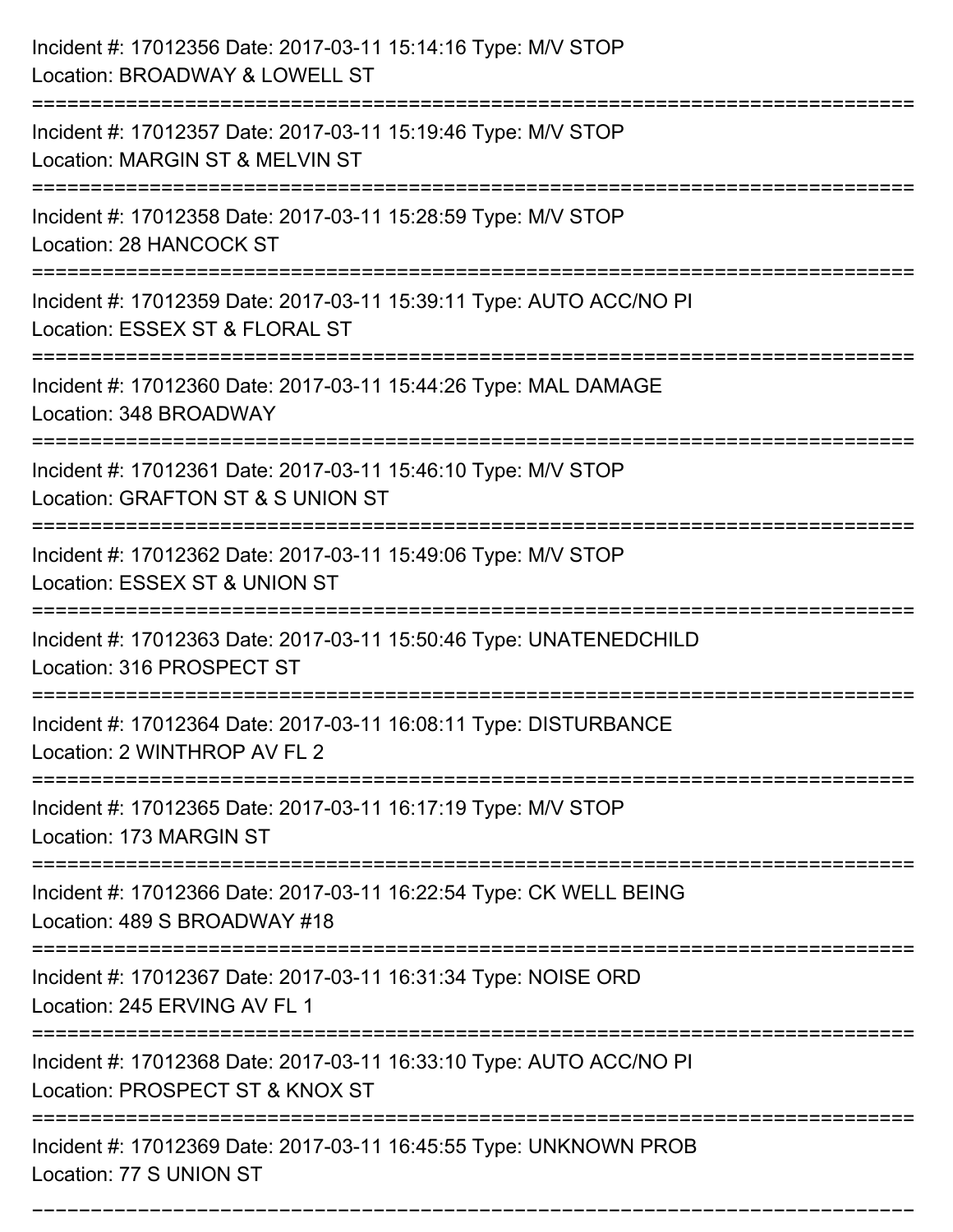| Incident #: 17012370 Date: 2017-03-11 17:17:06 Type: DISORDERLY<br>Location: 123 CRAWFORD ST                                         |
|--------------------------------------------------------------------------------------------------------------------------------------|
| Incident #: 17012371 Date: 2017-03-11 17:32:46 Type: LOUD NOISE<br>Location: 120 ABBOTT ST                                           |
| Incident #: 17012372 Date: 2017-03-11 17:48:46 Type: M/V STOP<br>Location: AMESBURY ST & LOWELL ST<br>:============================= |
| Incident #: 17012373 Date: 2017-03-11 17:49:40 Type: M/V STOP<br>Location: ANDOVER ST & TEWKSBURY ST                                 |
| Incident #: 17012375 Date: 2017-03-11 17:50:59 Type: CK WELL BEING<br>Location: 555 PROSPECT ST #1A                                  |
| Incident #: 17012376 Date: 2017-03-11 17:55:23 Type: DISTURBANCE<br>Location: 7 SAUNDERS ST FL 2                                     |
| Incident #: 17012374 Date: 2017-03-11 17:55:34 Type: M/V STOP<br>Location: ANDOVER ST & CARLETON ST<br>=================             |
| Incident #: 17012377 Date: 2017-03-11 17:56:33 Type: M/V STOP<br>Location: FRANKLIN ST & LOWELL ST                                   |
| Incident #: 17012378 Date: 2017-03-11 17:56:58 Type: SUS PERS/MV<br>Location: TARBOX SCHOOL / 59 ALDER ST                            |
| Incident #: 17012380 Date: 2017-03-11 18:02:45 Type: M/V STOP<br>Location: ANDOVER ST & CLIFTON ST                                   |
| Incident #: 17012379 Date: 2017-03-11 18:03:07 Type: M/V STOP<br>Location: ANDOVER ST & CLIFTON ST                                   |
| Incident #: 17012381 Date: 2017-03-11 18:11:55 Type: M/V STOP<br>Location: GILBERT ST & S BROADWAY                                   |
| Incident #: 17012382 Date: 2017-03-11 18:19:34 Type: CK WELL BEING<br>Location: 375 HAVERHILL ST #1A                                 |
| Incident #: 17012383 Date: 2017-03-11 18:23:14 Type: M/V STOP<br>Location: FERGUSON ST & S BROADWAY                                  |
|                                                                                                                                      |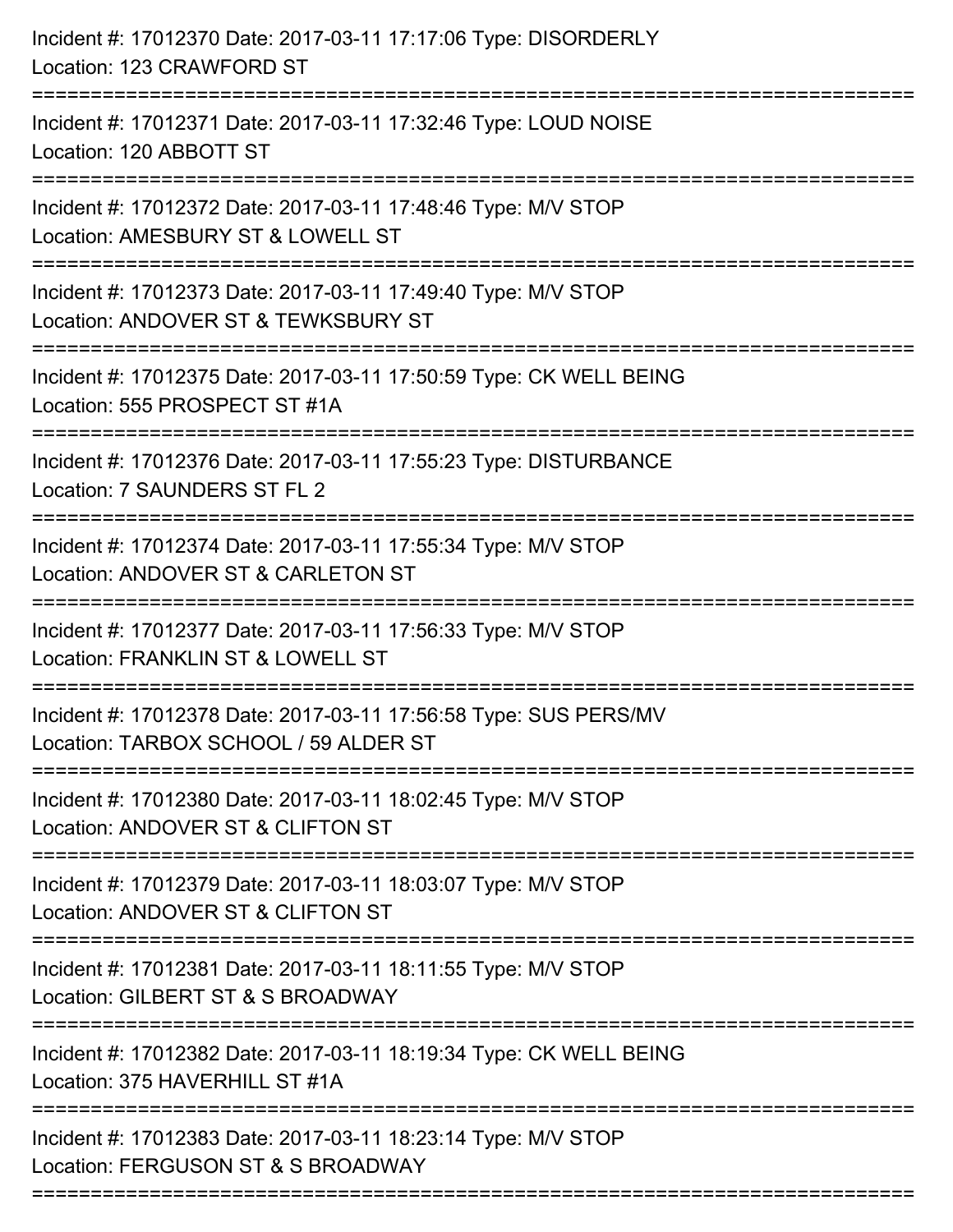| Incident #: 17012385 Date: 2017-03-11 18:31:47 Type: DISORDERLY                                         |
|---------------------------------------------------------------------------------------------------------|
| Location: 81-83 STEARNS AV                                                                              |
| Incident #: 17012386 Date: 2017-03-11 18:33:09 Type: M/V STOP<br>Location: BROADWAY & LOWELL ST         |
| Incident #: 17012387 Date: 2017-03-11 18:38:26 Type: M/V STOP<br>Location: BROADWAY & LOWELL ST         |
| Incident #: 17012388 Date: 2017-03-11 18:45:29 Type: M/V STOP<br>Location: LAWRENCE ST & LEXINGTON ST   |
| Incident #: 17012389 Date: 2017-03-11 18:47:38 Type: M/V STOP<br>Location: PHILLIPS ST & SALEM ST       |
| Incident #: 17012391 Date: 2017-03-11 18:53:26 Type: CK WELL BEING<br>Location: 65 UNION ST #210        |
| Incident #: 17012390 Date: 2017-03-11 18:54:05 Type: M/V STOP<br>Location: BROADWAY & LOWELL ST         |
| Incident #: 17012392 Date: 2017-03-11 18:57:18 Type: CK WELL BEING<br>Location: 59 FRANKLIN ST #2A      |
| Incident #: 17012393 Date: 2017-03-11 18:59:04 Type: MV/BLOCKING<br>Location: 53 EUTAW ST               |
| Incident #: 17012394 Date: 2017-03-11 19:00:00 Type: M/V STOP<br>Location: LAWRENCE ST & MYRTLE ST      |
| Incident #: 17012395 Date: 2017-03-11 19:01:18 Type: ALARMS<br>Location: RENT A CENTER / 77 WINTHROP AV |
| Incident #: 17012396 Date: 2017-03-11 19:02:42 Type: DOMESTIC/PROG<br>Location: 317 LOWELL ST #2        |
| Incident #: 17012397 Date: 2017-03-11 19:05:54 Type: M/V STOP<br>Location: COMMON ST & FRANKLIN ST      |

Incident #: 17012398 Date: 2017 03 11 19:08:03 Type: 2017 03 12:08:04:03 Type: AUTO ACC/UNK PI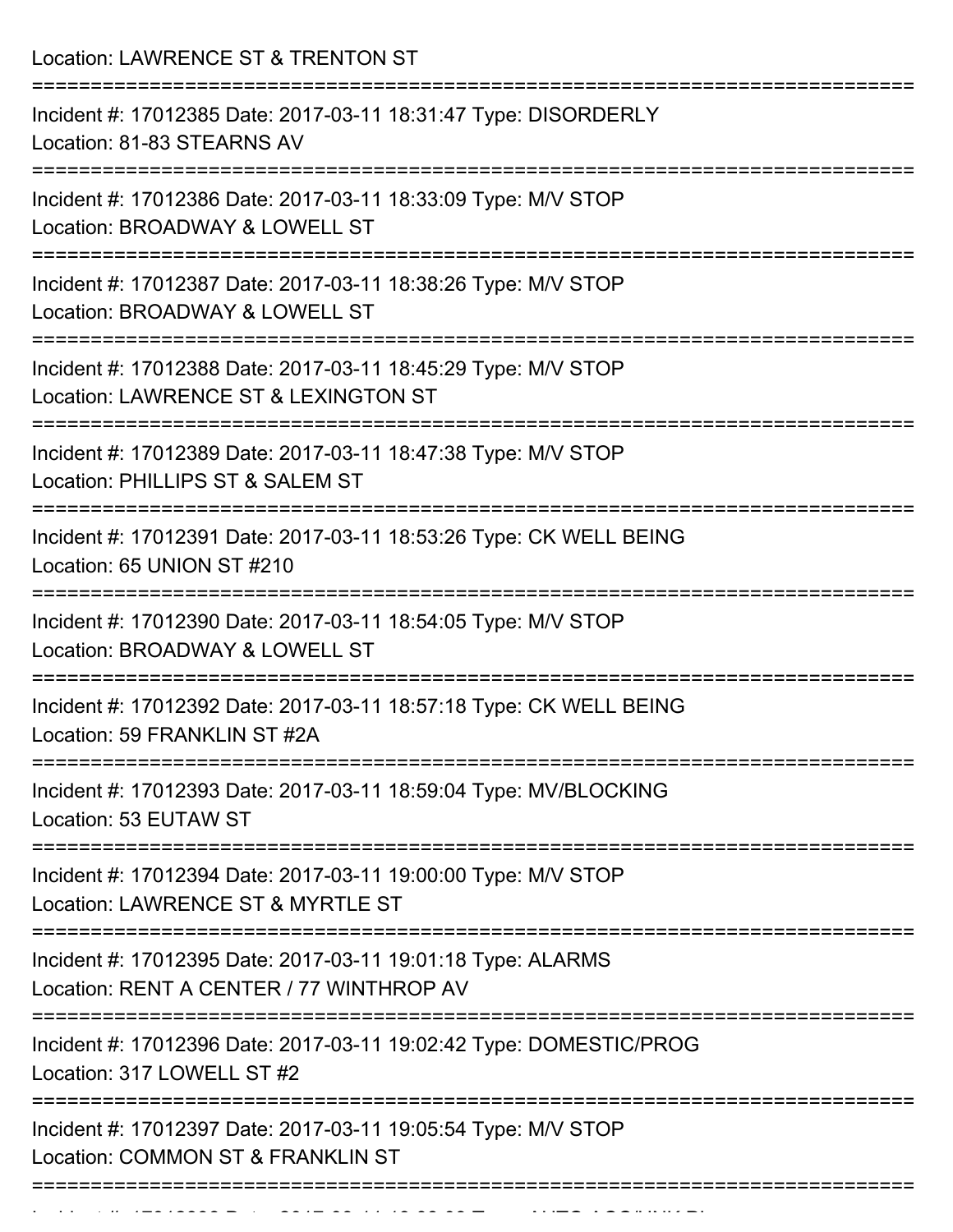Location: 521 ANDOVER ST

| Incident #: 17012399 Date: 2017-03-11 19:22:29 Type: AUTO ACC/UNK PI<br>Location: BAILEY ST & OSGOOD ST                     |
|-----------------------------------------------------------------------------------------------------------------------------|
| Incident #: 17012400 Date: 2017-03-11 19:29:24 Type: ALARMS<br>Location: COMMONWEALTH CHEVY / 155 MARSTON ST                |
| Incident #: 17012401 Date: 2017-03-11 19:42:50 Type: M/V STOP<br>Location: ESSEX ST & NEWBURY ST                            |
| Incident #: 17012402 Date: 2017-03-11 19:44:36 Type: SUS PERS/MV<br>Location: 317 LOWELL ST #2                              |
| Incident #: 17012403 Date: 2017-03-11 20:00:21 Type: M/V STOP<br>Location: COMMON ST & LAWRENCE ST                          |
| :===============<br>Incident #: 17012404 Date: 2017-03-11 20:04:55 Type: ALARMS<br>Location: RENT A CENTER / 77 WINTHROP AV |
| Incident #: 17012405 Date: 2017-03-11 20:21:58 Type: STOL/MV/PAS<br>Location: 100 E HAVERHILL ST                            |
| Incident #: 17012406 Date: 2017-03-11 20:51:32 Type: M/V STOP<br>Location: BROADWAY & HAVERHILL ST                          |
| Incident #: 17012407 Date: 2017-03-11 20:52:12 Type: M/V STOP<br>Location: AMESBURY ST & HAVERHILL ST                       |
| Incident #: 17012408 Date: 2017-03-11 20:55:53 Type: M/V STOP<br>Location: BROADWAY & COMMON ST                             |
| Incident #: 17012409 Date: 2017-03-11 20:57:40 Type: M/V STOP<br>Location: LAWRENCE ST & TRENTON ST                         |
| Incident #: 17012410 Date: 2017-03-11 21:00:31 Type: TRESPASSING<br>Location: 198 ESSEX ST                                  |
| Incident #: 17012411 Date: 2017-03-11 21:17:23 Type: M/V STOP<br>Location: CHESTNUT ST & SHORT ST                           |
|                                                                                                                             |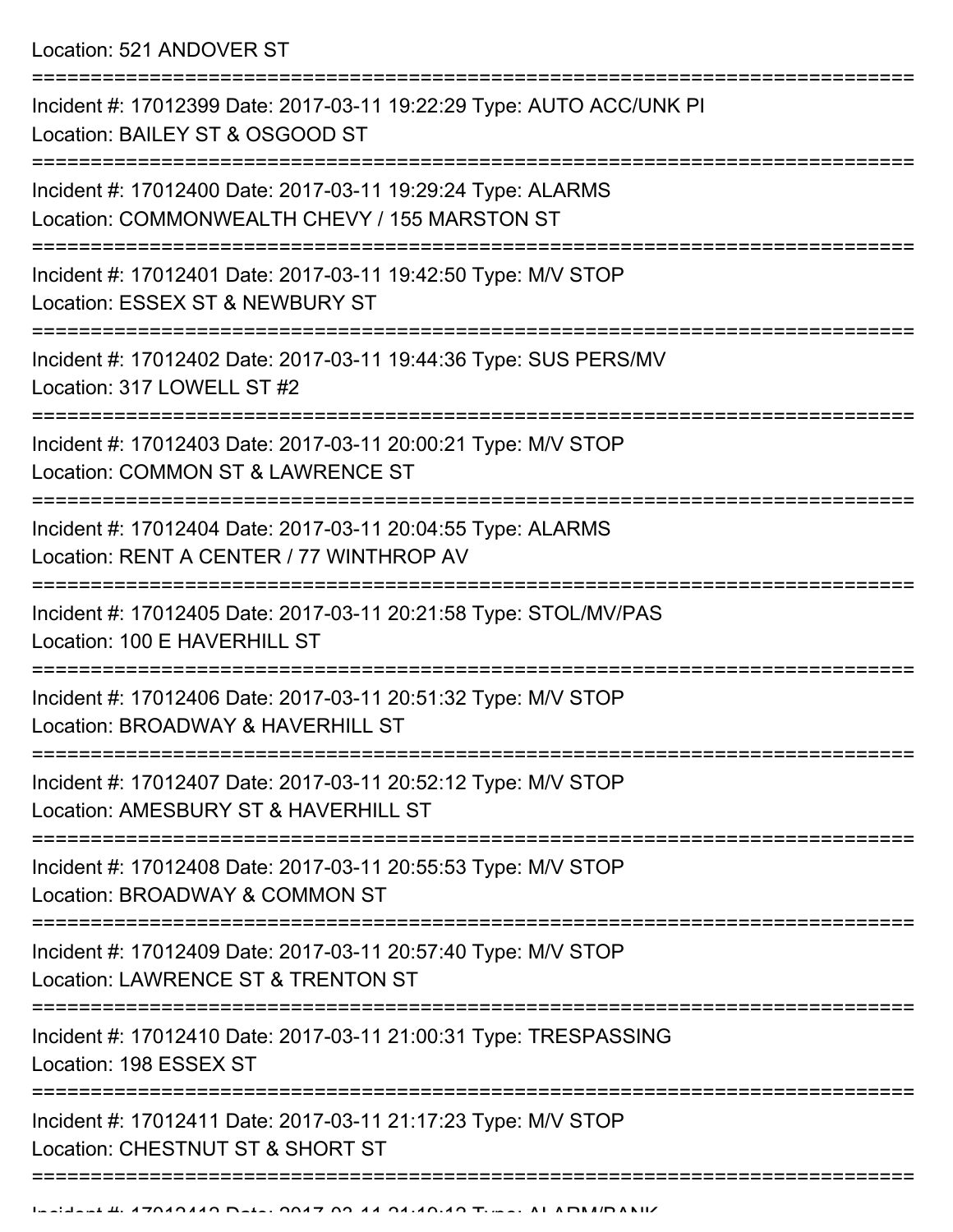Location: 500 MERRIMACK ST

| Incident #: 17012413 Date: 2017-03-11 21:19:30 Type: M/V STOP<br>Location: LAUNDRY CAPITAL / 351 BROADWAY                |
|--------------------------------------------------------------------------------------------------------------------------|
| Incident #: 17012414 Date: 2017-03-11 21:47:38 Type: ALARM/BURG<br>Location: 298 LAWRENCE ST                             |
| Incident #: 17012415 Date: 2017-03-11 21:52:17 Type: MEDIC SUPPORT<br>Location: LAZARUS HOUSE / 260 PARK ST              |
| Incident #: 17012416 Date: 2017-03-11 22:10:31 Type: MV/BLOCKING<br>Location: MARKET & SPRINGFIELD ST                    |
| Incident #: 17012417 Date: 2017-03-11 22:28:09 Type: MV/BLOCKING<br>Location: 45 BROMFIELD ST                            |
| Incident #: 17012418 Date: 2017-03-11 22:30:05 Type: M/V STOP<br>Location: TACO BELL / 79 WINTHROP AV                    |
| :==============<br>Incident #: 17012420 Date: 2017-03-11 22:43:13 Type: LIC PLATE STO<br>Location: 71 BOXFORD ST #2      |
| Incident #: 17012419 Date: 2017-03-11 22:43:53 Type: ALARMS<br>Location: MERRIMACK VALLY CREDIT UNION / 500 MERRIMACK ST |
| Incident #: 17012421 Date: 2017-03-11 22:52:06 Type: M/V STOP<br>Location: GARDEN ST & NEWBURY ST                        |
| Incident #: 17012422 Date: 2017-03-11 23:02:35 Type: SUS PERS/MV<br>Location: 25 WARREN ST                               |
| Incident #: 17012423 Date: 2017-03-11 23:04:23 Type: AUTO ACC/NO PI<br>Location: BIG N' BEEFY / 415 BROADWAY             |
| Incident #: 17012424 Date: 2017-03-11 23:07:34 Type: 209A/VIOLATION<br>Location: 162 WEST ST                             |
| Incident #: 17012425 Date: 2017-03-11 23:11:16 Type: ALARMS<br>Location: 41 S BOWDOIN ST                                 |
| Incident #: 17012426 Date: 2017-03-11 23:16:02 Type: MEDIC SUPPORT                                                       |